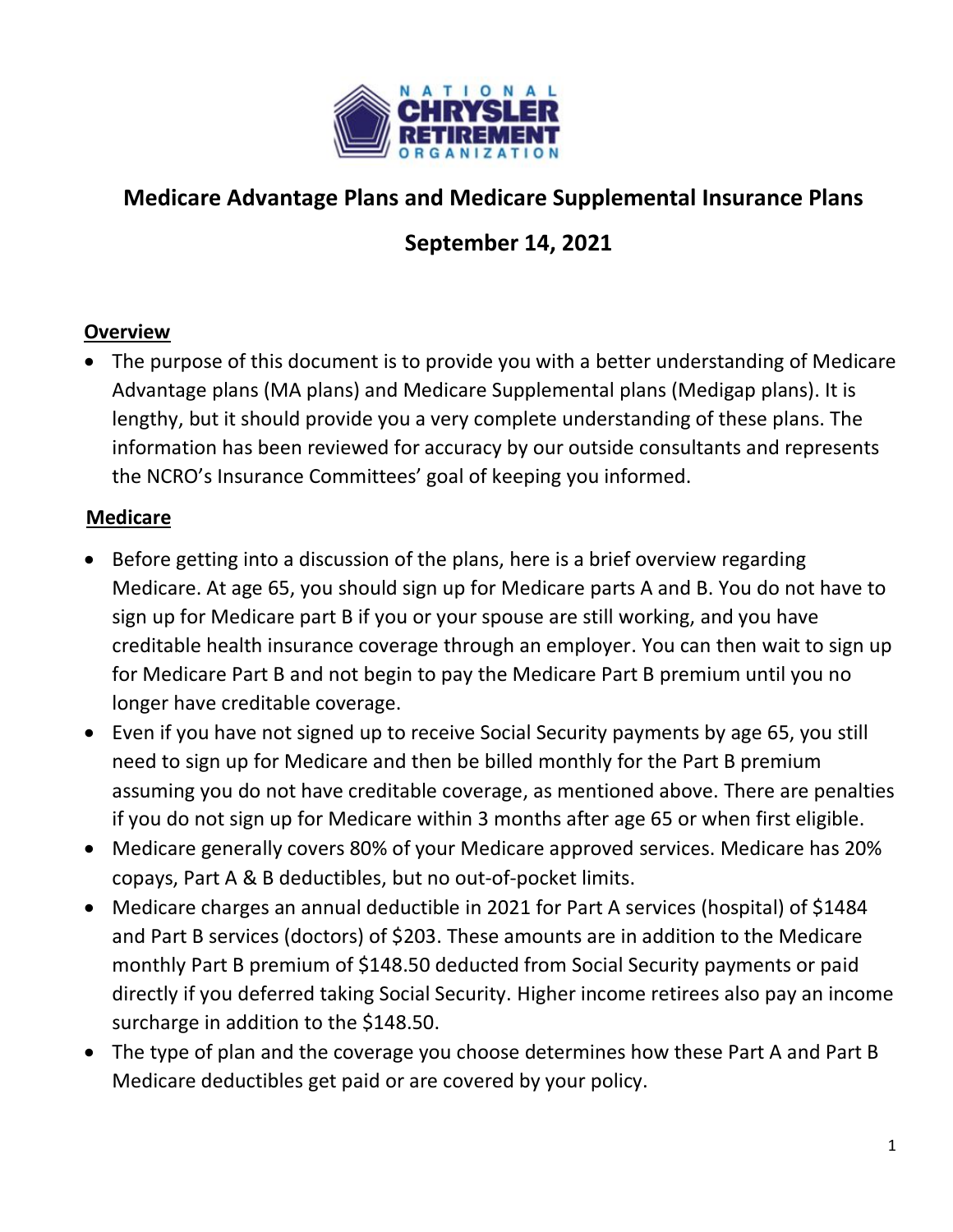- For more information on Medicare and the timing, refer to the Social Security and Medicare Action Timeline presentation under the Healthcare/Medicare/Social Security tab on the NCRO website. Also refer to the "Medicare and You" to better understand what is or is not covered by Medicare. The booklet is normally mailed to your home but is also available online.
- There are good reasons to periodically review your healthcare plans. Medicare Advantage Plan and Supplemental Plan (Medigap) premium costs increase every year, and you may be able to enroll in a less expensive plan by reviewing your options each year.

Your prescription drugs and insurer's drug plans can change year to year. The savings by changing to a new insurer's plan could be significant.

# **Things to Consider When Choosing A Plan**

- MA plans, Medigap plans and Part D Rx plans are purchased from private insurers and replace or supplement the Medicare coverage you receive when you turn 65 and or first enroll in Medicare. MA Plans at no time can refuse coverage for pre-existing conditions. Medigap Plans provide what is called guaranteed issue if you enroll when first eligible, this means, regardless of your health, you are eligible for a Medigap Plan.
- The choice between an MA plan and a Medigap plan depends upon several factors. Some of these factors are your budget for healthcare, your current and anticipated health, family health history as well as what you expect your insurance premiums to cover.
- For example, how do you want the following items covered by your plan: medical deductibles, co pays, prescriptions, dental, vision and hearing?
- Neither MA plans nor Medigap plans provide coverage for Assisted Living or Long-Term Care except for very limited home health care for Medicare approved services.
- All MA Plans generally include Part D Rx coverage, Medigap Plans do not, therefore requiring you to enroll in a separate Part D Plan.
- You must be enrolled in a Medicare Part D Rx coverage (unless you have creditable coverage) for example with an employer, yours or your spouse, or be penalized 1% of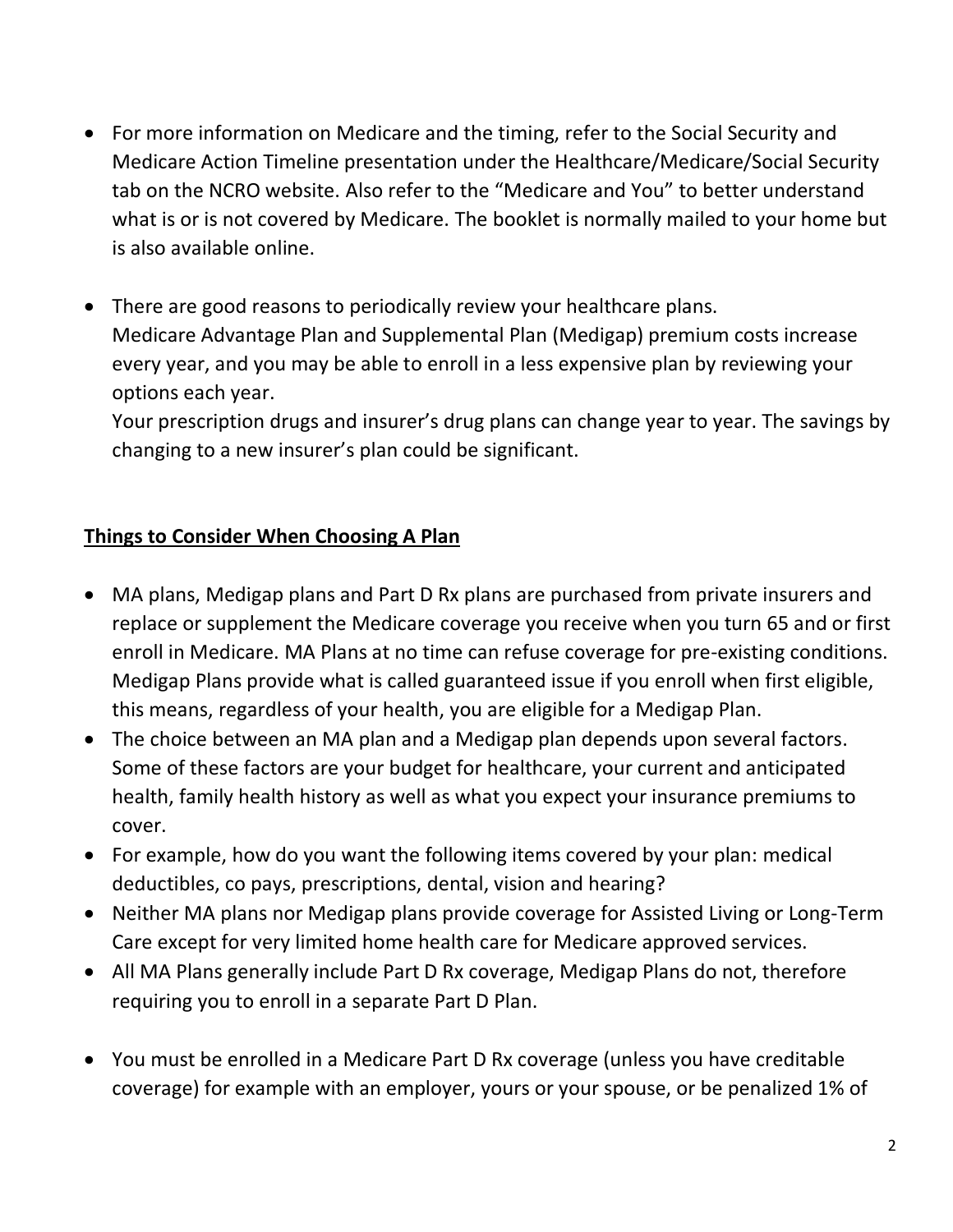the national average premium cost of \$33.00 (2022) which is \$.33 for each month or \$3.96 for each year you are without coverage.

This penalty amount is added to your Part D premium **each month** permanently. Our advice is to enroll in an inexpensive plan even if not on any drugs currently.

- Never cancel your existing plan until you have written confirmation of your new plan.
- It is not possible to provide you cost comparisons because of all the variations in coverage that are available. Depending upon your zip code or region, rates will vary. For example, Southeast Michigan is more expensive than Northern Michigan. Other states may be more costly in their metropolitan areas as well. Always provide your zip code and county when checking rates.
- By understanding what is available and at what cost, you should be in a good position to make your decision.
- An MA plan or a Medigap plan policy only covers one person. If you or your spouse both want coverage, you will each have to buy separate policies, although not necessarily from the same insurer or the same type of plan. Although, some carriers may offer additional household discounts for enrolling with the same carrier.
- You must purchase your policy in the state where you are a legal resident, some insurers may allow you to change your residence and continue the same policy. Your policy cannot be cancelled by an insurer for health reasons if you continue to pay your premiums.
- If an insurer goes out of business, you are guaranteed the right to contract with a new insurer regardless as to whether you may have pre-existing conditions.

### **Highly Recommend You Use A Consultant**

- Most retirees choose to use an insurance consultant or agent to help them understand and choose the right plan for their healthcare needs. These consultants are licensed with multiple insurers and they are commissioned by the insurer at no cost to you. They are in the best position to understand your healthcare needs and provide you all your options. There is no good reason to not use them. The NCRO site in the Healthcare section has information on several consultants including their presentation of their services. We are confident in recommending them. As you will note from reading this document it can be confusing to try and understand on your own the various choices available to you.
- However, it is still important that you take the time to learn the basics of Medicare coverage in order to be able make the best decision for you and or your spouse when speaking to a representative and asking questions.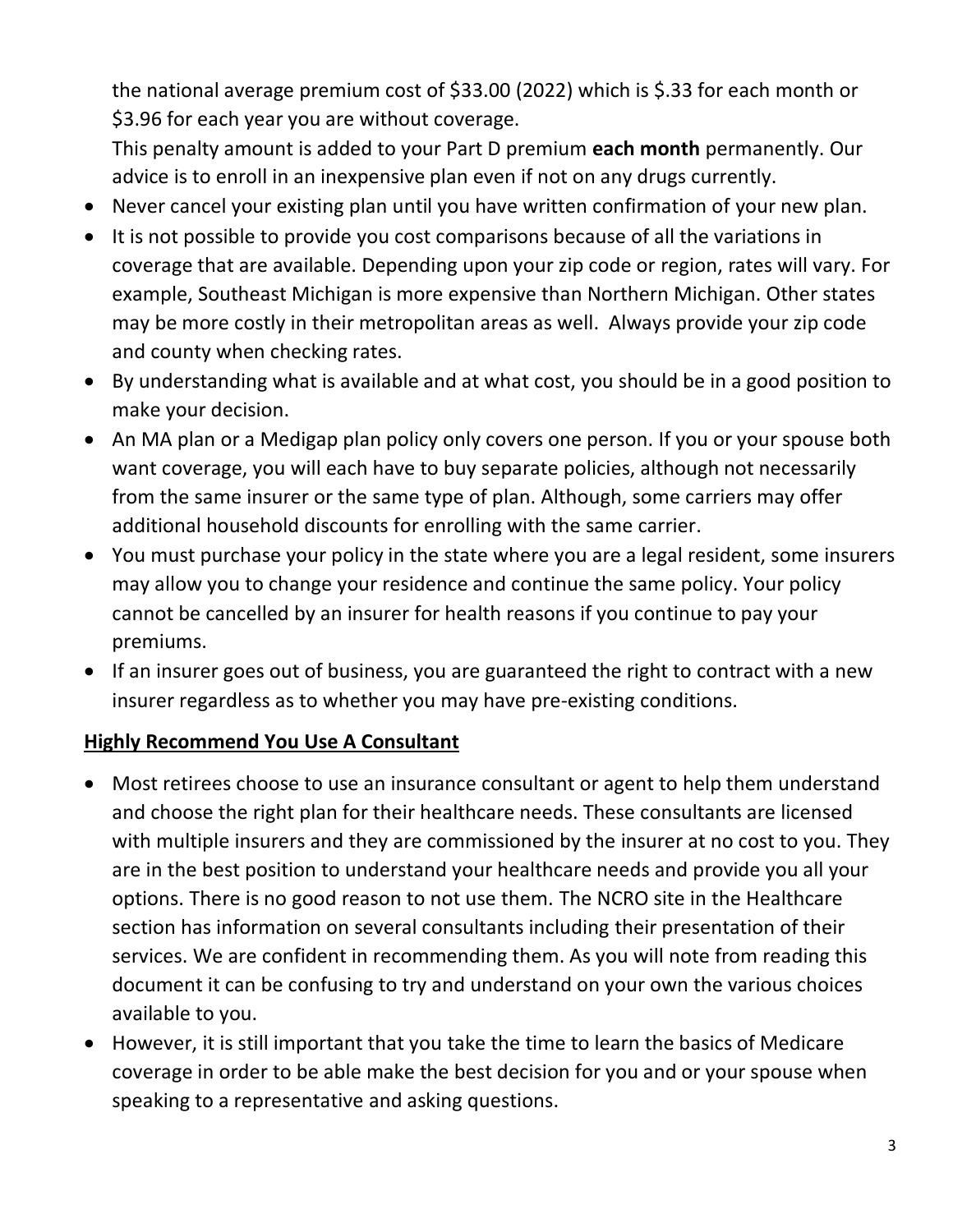# **Next is a further explanation of MA and Medigap Plans by reviewing the differences and the rules for each of them.**

# **Medicare Advantage Plans (MA Plans)**

- The purpose of purchasing an Advantage Plan or a Medigap Plan is to supplement your Medicare coverage. Depending upon your choice the Part A (hospital) deductible of \$1484 (2021) may be covered by the policy, but generally is not. The Part B (doctors) of \$203 (2021) is not covered. The plan will probably require a monthly premium (some plans do not) as well as deductibles and copays. It depends upon the plan chosen.
- MA plans can never deny you coverage for pre-existing conditions whether when first enrolling or even later if changing MA Plans or insurers. After age 65 or when first eligible, you can join or change MA Plans during the Annual Election Period (AEP) October  $15<sup>th</sup>$  to December  $7<sup>th</sup>$  of each year. You can change MA plans during the Open Enrollment Period (OEP) period of January 1st to March 31<sup>st</sup> of each year and you can also dis-enroll from your MA plan if you want to move to a Medigap Plan (may be subject to medical underwriting discussed later) or you can change to no plan (disenroll). **However, you cannot move from a Medigap Plan to an MA Plan at this time.**
- With an MA Plan you are enrolling in a private insurance plan, you will still have Medicare but you will get your Medicare Part A and Medicare Part B coverage from the Medicare Advantage Plan insurer separate from the government's federally administered Medicare plan.

### **MA Plan Choices**

- There are varying types of plans within MA plans and that's where it can be very confusing, but it can make a difference in terms of coverage and costs. MA plans will vary in terms of where you can obtain coverage based on the type of plan, HMO, HMO-POS, PPO or PFFS Plans you choose. There are also Medicare Advantage plans for specific medical conditions and Medicaid eligible beneficiaries, which will not be discussed in this document.
- MA Plans are not priced based on age, sex or health conditions unlike Medigap Plans which are after initial sign up..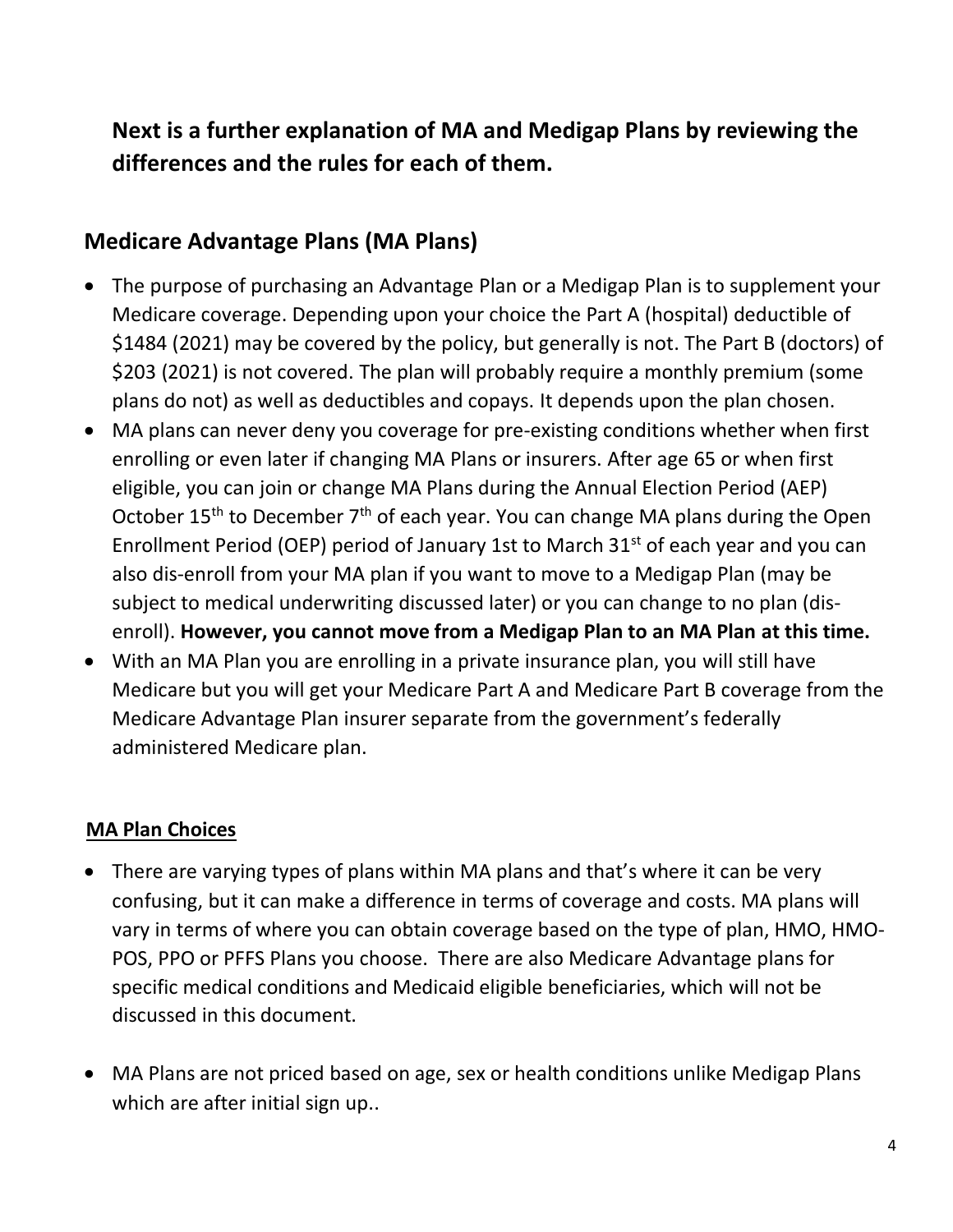#### **HMO Plan**

• An HMO plan can be the least premium cost plan, deductibles and copays could be higher and you are limited to only participating providers (exception in emergencies). Your preferred doctor may not be in the plan. You choose a preferred primary care physician in the carriers' network who works as your medical provider and coordinates your care. You may need to be referred by your primary care physician before you can be seen by a specialist. They refer you to trusted doctors and specialists, but you must verify those specialists also participate in the plans network. A specific doctor you prefer may not be available to you. Except for a specified emergency or urgent care, there are no benefits available when non-HMO network healthcare providers are used in your home service area. Varying arrangements are typically made for emergency and/or urgent care when members are out of state.

#### **HMO-POS Plan**

• An HMO-POS plan works like an HMO plan except you can be seen by doctors outside your network in some cases. Typically, you can use an HMO network or non-HMO network primary care physician for the same co-pay. However, if you use an HMO nonnetwork specialist, hospital, or other provider it will cost you more than if you use an HMO network healthcare provider. The choice is up to the member. That's where the "POS," or "point of service" part comes in. A member makes a choice, whether to use an HMO network doctor and get full plan benefits or a non-network healthcare provider and receive lesser benefits, at the point of service. Each insurance company implements this a little differently. This means you can get routine health care when you travel outside your plans service area but still within the U.S. if your insurer has a national network of doctors. The insurer makes a difference with this plan.

#### **PPO Plan**

• PPO plans have more flexibility but also higher costs than HMO plans or HMO-POS plans. You do not need a primary care physician and you can go directly to a specialist without a referral. You can see doctors inside or outside your network but, if you stay in network, you will pay less. If you use non-network providers, you will pay more. PPO healthcare providers must bill you no more than PPO negotiated prices. These plans typically have a larger network of providers. The key here for you may be whether your preferred doctors are in your PPO network?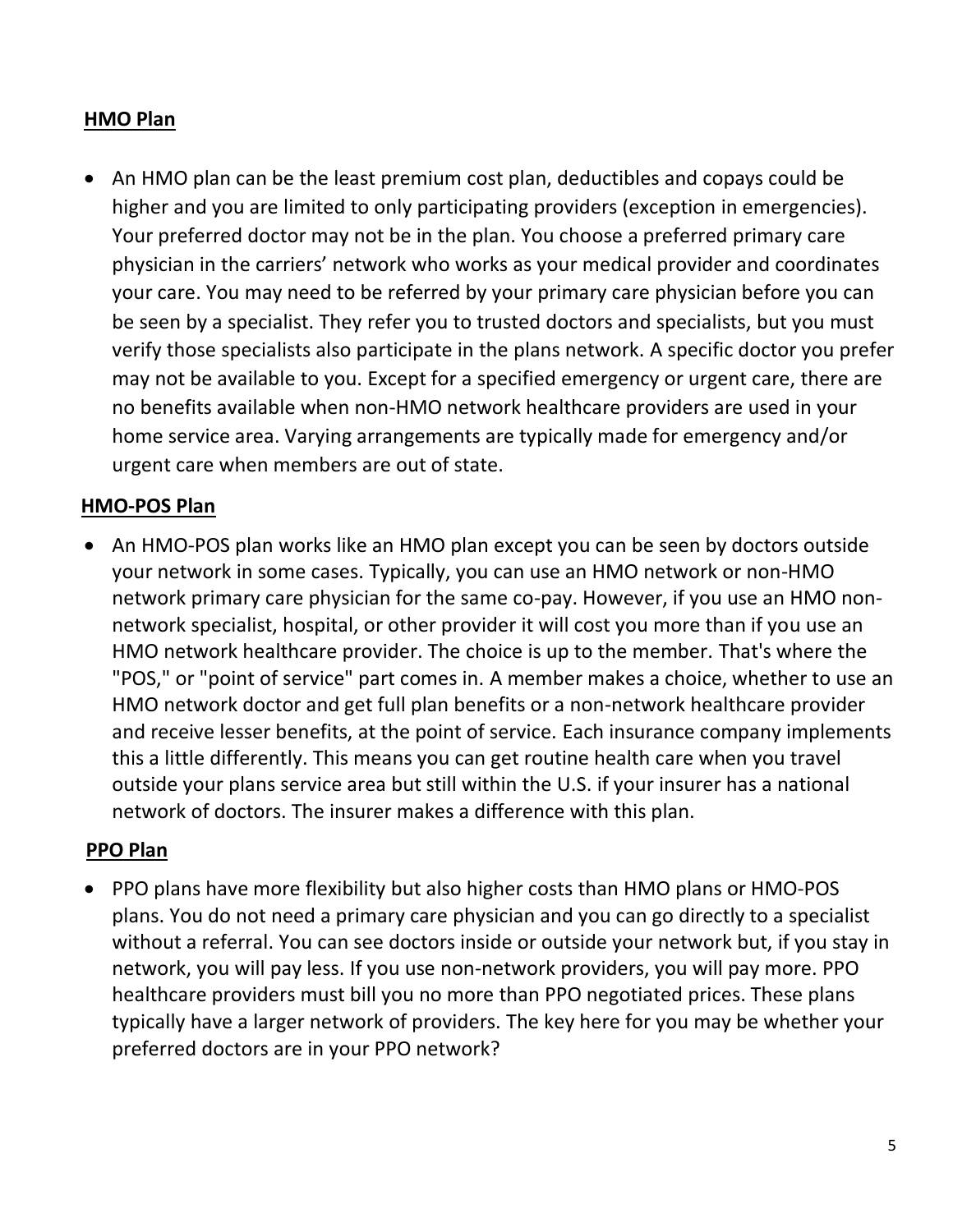### **PFFS Plan**

• A Private Fee for Service, or PFFS plan, may cover medical care only or medical care and not prescriptions. If the PFFS plan you choose does not offer prescription coverage you can join a Medicare prescription plan to get RX coverage. Benefits vary widely. There is also no network of providers for PFFS plans. You can go to any Medicare doctor in the country. However, the doctor or hospital must agree to accept PFFS guidelines and reimbursements, or you will be responsible for the entire costs. The doctors and hospitals are not obligated to accept the PFFS terms and reimbursements, and they are not obligated to accept PFFS terms and reimbursements for additional services, even if they had agreed to accept previous services.

### **Which one Advantage Plan is right for you?**

- If you want low monthly premiums and copays and you don't travel much, an HMO plan might be right for you.
- If you do a lot of traveling within the U.S. and you want the convenience of having one doctor coordinating all your care, an HMO-POS plan might be right for you.
- If you want to be able to coordinate your own health care and see specialists without a referral, a PPO plan might be right for you.
- Some plans are available with no monthly premiums, however deductibles, co pays and out of pocket expenses are generally higher. The plan may or may not pay your Part A deductible of \$1484 (2021) and does not pay your annual Medicare Part B deductible of \$203 (2021). All plans will have co pays and deductibles, but also out of pocket maximums.
- You can choose a plan based on the type of health care services you need and how often you need them. As a rule, higher premiums generally mean lower co pays and deductibles and out of pocket costs.
- Out of State for some plans can mean out of network and therefore higher costs for you.
- Almost all plans include a drug plan. You won't need to separately enroll in a Part D plan. MA plans follow the same rules as standalone Part D plans. However, it is very important that you consider what drugs you are taking when choosing a plan in order to minimize your drug costs as well as your medical costs. The NCRO website includes a complete tutorial regarding Part D Rx plans.
- Most MA plans do not cover foreign travel medical costs, but some are beginning to offer this coverage.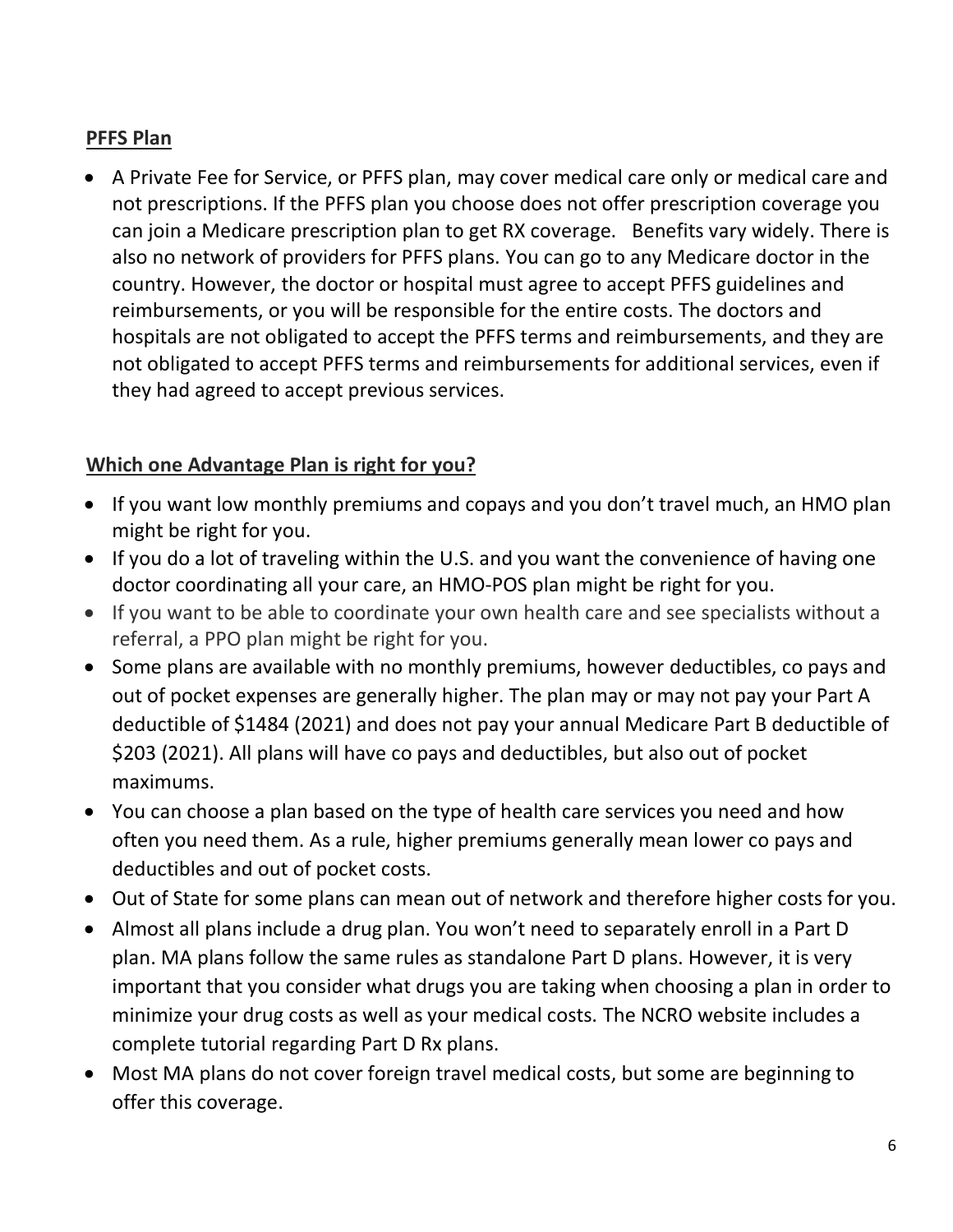- Premiums are generally less than a Medigap plan because you have deductibles, co pays and limited provider networks.
- With MA plans, you will receive only one billing from the insurer, none from Medicare.
- Plans can include Dental, Vision and Hearing coverage at costs lower than purchasing as separate standalone coverage. **Please note that dental and vision plans offered by MA plans can be very limited. For example, MA dental plans pay for annual x-rays and cleanings, but little else. However, most MA plans will allow members to upgrade their dental plan at an additional cost.**
- Many plans include free wellness programs (Silver Sneakers Program). Also, can include free in-home care and transportation (must meet certain requirements with a doctor's approval).

# **Medicare Supplemental Plans (Medigap Plans)**

- Medigap is a private insurance plan to cover Medicare deductibles and co pays. Medicare pays approximately 80% of the approved amount for the service and your Medigap Plan covers the 20% balance subject to the level of plan coverage you have chosen.
- With a Medigap Plan, you have original Medicare plus supplemental coverage which covers the remaining 20% as well as the Medicare Part A deductible (\$1,484 for 2021). Current plans require you to pay the Medicare Part B (doctors) deductible of \$203 (2021). Depending upon your choice of plans there could also be some copays.
- **Medigap Plans do not cover Dental, Vision, Hearing, Assisted Living or Long-Term Care. They do cover skilled nursing if you meet certain requirements.**
- **Medigap Plans do not cover Part D (drugs), you will need a separate Part D policy.**
- With Medigap plans, unless you enroll at age 65 or when you are first eligible to enroll, the insurer may deny you coverage or charge a higher premium due to pre-existing conditions. If you joined a Medigap Plan when first eligible, you have 6 months to join another Medigap plan with guaranteed issue (no Medical Underwriting). Those rules can vary by state.
- An exception to an insurance company's ability to deny coverage due to pre-existing conditions is if you joined an MA plan when you were first eligible for Medicare and you aren't satisfied with the plan, you have special trial rights to buy a Medigap policy (with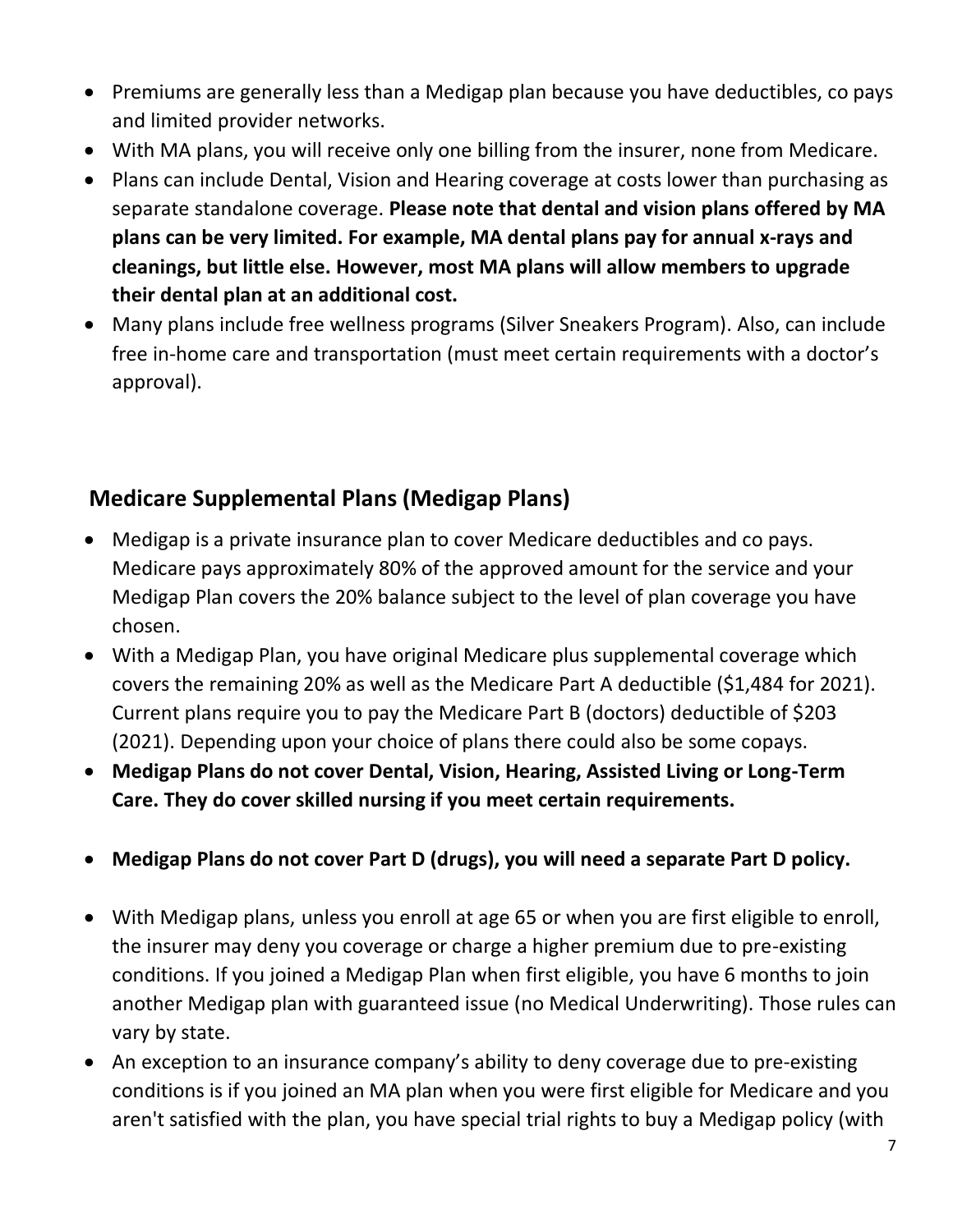no Medical Underwriting) if you return to Original Medicare within 12 months of when you originally joined Medicare.

- **Medical Underwriting** is essentially a review of your medical history. You are required to answer a series of medical questions including a discussion of the prescription drugs you take and why. Certain conditions related to the heart, cancers, etc. and pending or recent surgeries can disqualify you from changing to a Medigap Plan from an MA Plan or from your current Medigap plan to another Medigap Plan your after initial enrollment eligibility. That is why it is so important to make the best choice for yourself when first eligible to enroll. Some states have different rules regarding underwriting and may not require it under some circumstances. Best is to check with a free healthcare consultant.
- Most brokers/consultants can give you a general idea as to whether you will be able to pass medical underwriting by asking you some or all the questions you will need to answer if you apply.
- Most states allow you to enroll or change Medigap Plans at any time, however if you are in an MA Plan switching to a Medigap Plan you can only dis enroll from an MA plan during the time periods (mentioned previously). **Therefore, if you have an MA plan, make sure you can leave the MA Plan before you sign up for a Medigap policy.**
- Plans (Plan G for example) are available where you incur only the Part B deductible of \$203 and then no co pays or other deductibles, you choose the letter plan which then dictates the premium and the deductibles or copays. Premiums are generally higher than MA plans. Insurer's premiums are based on age and female vs male (higher rate), tobacco use, your health, zip code and county. Several cap their rates at a given older age.
- With a Medigap Plan you will receive up to three billings/statements as follows:
- 1) One from Medicare showing the amount allowed for the service.
- 2) One from your Medigap insurer showing the coverage for the 20%.
- 3) One from the service provider, if there is a copay required.

# **Plan Codes**

• Plan coverage is determined by a plan letter code (A, B, G, K, & N for example) which is standardized among insurers and therefore less confusing when choosing an insurer or specific coverage. This means every insurer's specific plan code has the exact same coverage, but the premium will vary. **Refer to the chart that follows later for more detail on the coverage provided by each plan code.**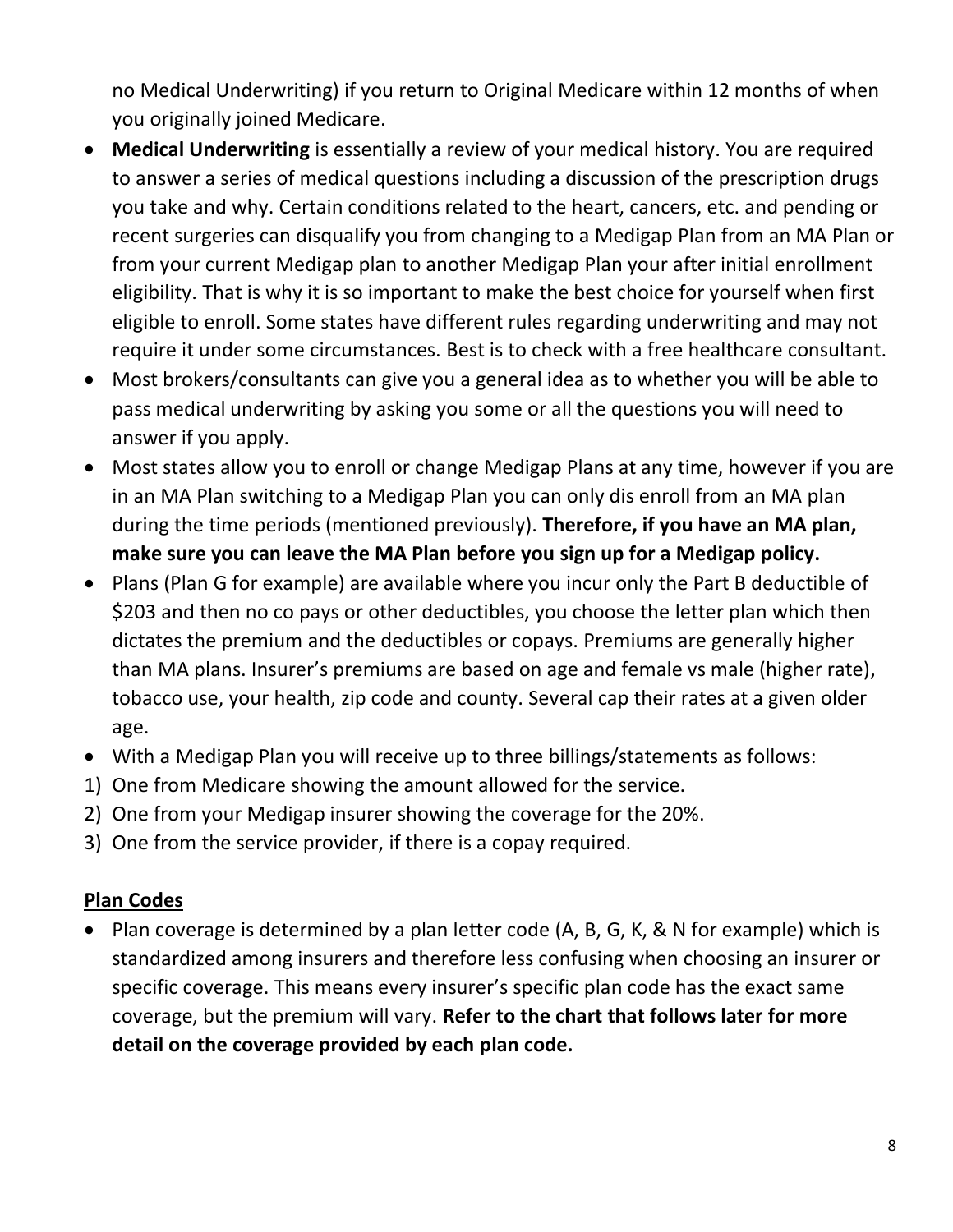- Plans F and C were very popular plans for many Medicare recipients for many years because, apart from paying the premium, all costs including parts A and B deductibles and the 20% co pays were 100% covered.
- However, Medicare has discontinued plans F and C for anyone newly eligible after January 1, 2020. If you have Medicare Part A with an effective date prior to January 1, 2020, you would still be eligible to enroll in plans F or C. Those already in plan F and C can continue with their plan (grandfathered), but given that the plan will be limited for new enrollments the average age of those in the plan along with their higher usage, due to aging, is expected to increase the premiums for these plans to a higher degree than other plans available. Those in plan F and C that would like to move to a different plan will need to be able to pass medical underwriting which can be an issue for many older retirees. There is also a high deductible Plan F that may be available.
- As a result of plans F and C being discontinued for anyone under age 65 as of January 2020, many insurers are offering a less expensive Plan G as well as a Plan G High Deductible Plan. The difference between Plan G and Plan F and C is that under Plan G you are required each year to pay the Medicare Part B deductible before coverage of the 20% begins. The deductible for 2021 is \$203 for the full year or the equivalent of \$16.92 per month. You will find that plan G premium costs are more than \$16.92 less than the former plan F premiums. You should be aware that the Medicare Part B upfront deductible will continue to rise annually. In 2021, it went from \$198 in 2020 to \$203. With Plan G, you receive the same coverage you would have received with plan F, 100% coverage of co pays after meeting the Part B deductible just mentioned.
- You can also consider plans K and N if available, they have higher copays but lower premiums. An N for example has a lower premium than G, but has the same coverage as the G plan except you pay a flat \$20 copay for a doctor visit and a flat \$50 copay for an emergency room visit. Your choice really depends on your anticipated usage. You need to work with a consultant to fully understand your choices.
- Several plans of these plans offer foreign travel coverage in emergency situations. After a \$250 deductible, the plan pays 80% of your medical costs, but with a \$50,000 cap.
- Several insurers will offer a household discount when both spouses are being insured.
- Most insurers require about 2 months to put your policy into effect. You may be required to pay the  $1<sup>st</sup>$  month's premium upfront. October thru December is a very busy period for brokers and insurers.